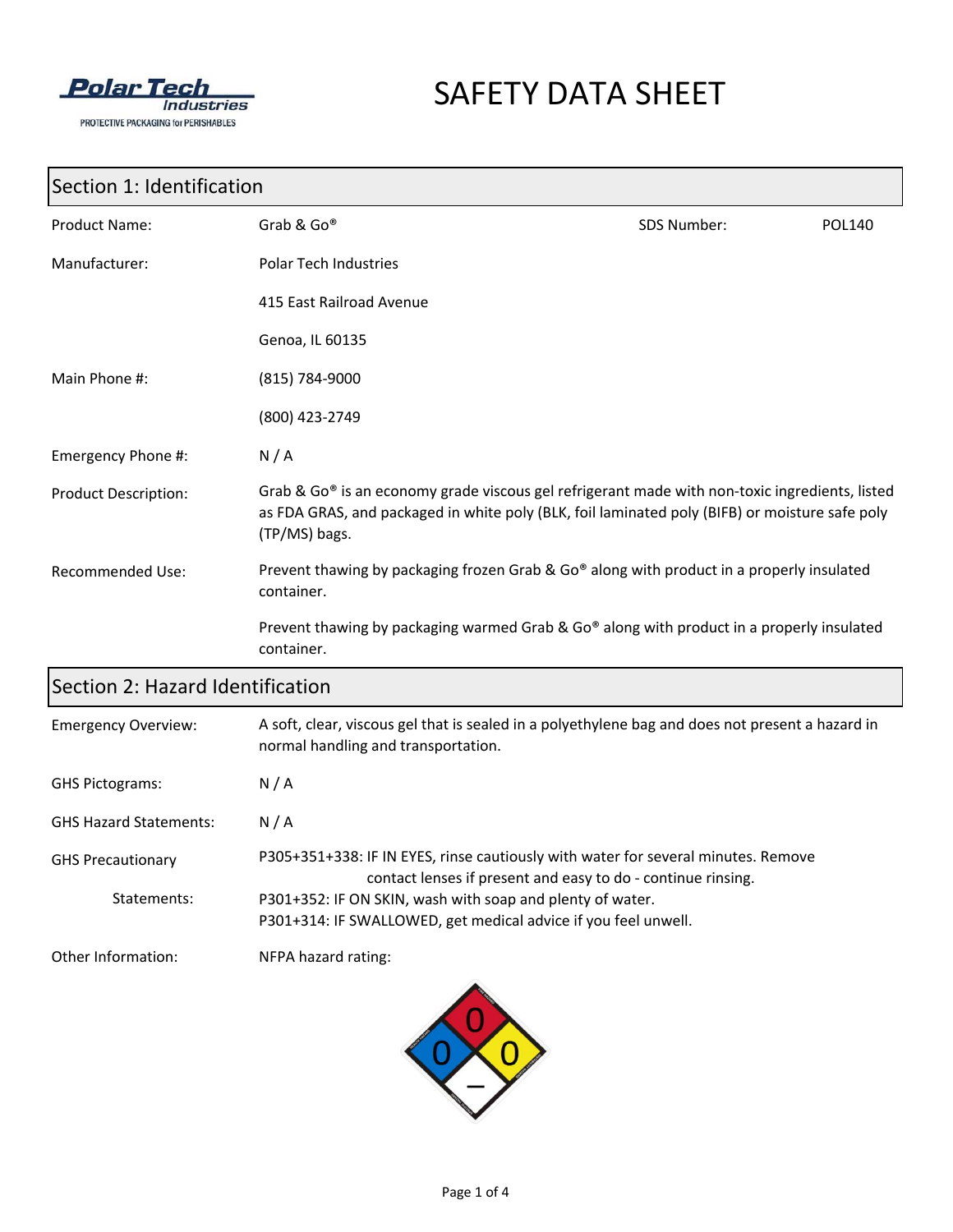| Section 3: Composition / Information on Ingredients |                                                                                                                                                          |                                                                                          |             |  |
|-----------------------------------------------------|----------------------------------------------------------------------------------------------------------------------------------------------------------|------------------------------------------------------------------------------------------|-------------|--|
| <b>Material Component:</b>                          |                                                                                                                                                          | <b>CAS Number:</b>                                                                       | Percentage: |  |
| 1. Water                                            |                                                                                                                                                          | 7732-18-5                                                                                | 98%         |  |
| 2. Sodium Polyacrylate                              |                                                                                                                                                          | 9033-79-8                                                                                | 2%          |  |
| Section 4: First- Aid Measures                      |                                                                                                                                                          |                                                                                          |             |  |
| Eyes:                                               | Not normally required. Flush with water for approximately 15 minutes.                                                                                    |                                                                                          |             |  |
| Skin:                                               | Not normally required. Wash with soap and water.                                                                                                         |                                                                                          |             |  |
| Inhalation:                                         | N/A                                                                                                                                                      |                                                                                          |             |  |
| Ingestion:                                          |                                                                                                                                                          | Not normally required. If swallowed, get medical attention if symptoms appear.           |             |  |
| <b>Section 5: Fire-Fighting Measures</b>            |                                                                                                                                                          |                                                                                          |             |  |
| Flash Point:                                        |                                                                                                                                                          | N/A                                                                                      |             |  |
| Flammable Limits:                                   |                                                                                                                                                          | N/A                                                                                      |             |  |
| <b>Extinguishing Media:</b>                         |                                                                                                                                                          | N / A - contains 98% water; non-flammable                                                |             |  |
| <b>Special Fire Fighting Procedures:</b>            |                                                                                                                                                          | N/A                                                                                      |             |  |
| Unusual Fire and Explosion Hazards:                 |                                                                                                                                                          | N/A                                                                                      |             |  |
| Section 6: Accidental Release Measures              |                                                                                                                                                          |                                                                                          |             |  |
| Large or Small Spills:                              | Product can create a slippery environment. Rinse with water and dispose of through the sewer<br>in accordance with Federal, State and local regulations. |                                                                                          |             |  |
| Section 7: Handling and Storage                     |                                                                                                                                                          |                                                                                          |             |  |
| <b>Handling Precautions:</b>                        |                                                                                                                                                          | Avoid any actions that would cause bags to be sliced or cut, in order to prevent spills. |             |  |
| <b>Storage Precautions:</b>                         | Do not exceed safe height when stacking cases, in order to prevent spills or falls. Do not stack<br>pallets.                                             |                                                                                          |             |  |
| Section 8: Exposure Controls / Personal Protection  |                                                                                                                                                          |                                                                                          |             |  |
| Protective gloves:                                  | Not normally required. Wear if deemed appropriate.                                                                                                       |                                                                                          |             |  |
| Eye Protection:                                     | Not normally required. Wear if deemed appropriate.                                                                                                       |                                                                                          |             |  |
| Other Protection:                                   | N/A                                                                                                                                                      |                                                                                          |             |  |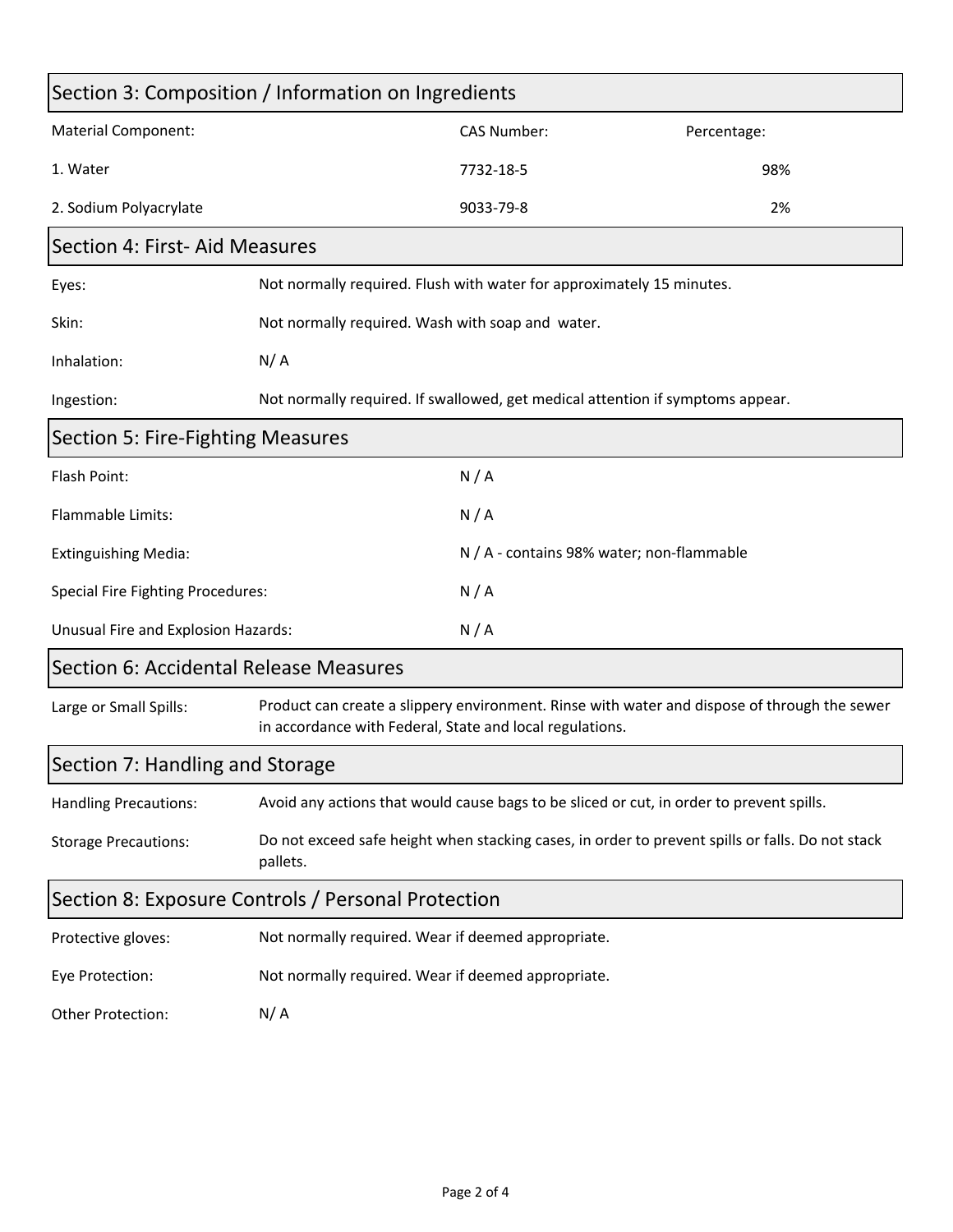| Section 9: Physical and Chemical Properties |                                                                                                                                    |                                                                  |           |                                         |
|---------------------------------------------|------------------------------------------------------------------------------------------------------------------------------------|------------------------------------------------------------------|-----------|-----------------------------------------|
| Appearance:                                 |                                                                                                                                    | A soft, clear, viscous gel that is sealed in a polyethylene bag. |           |                                         |
| Odor:                                       | None                                                                                                                               | pH:                                                              |           | N/A                                     |
| Vapor Pressure:                             | N/A                                                                                                                                | Vapor Density:                                                   |           | N/A                                     |
| % Volatile by Volume:                       | 98%                                                                                                                                | % Solid by Weight:                                               |           | 2%                                      |
| <b>Boiling Point:</b>                       | N/A                                                                                                                                | <b>Melting Point:</b>                                            |           | N/A                                     |
| Specific Gravity:                           | Approx. 1.1 lbs/ft <sup>3</sup>                                                                                                    | Flash Point:                                                     |           | N/A                                     |
| <b>Evaporation Rate:</b>                    | 1                                                                                                                                  | Solubility in Water:                                             |           | insoluble (only capable of<br>swelling) |
| Section 10: Stability and Reactivity        |                                                                                                                                    |                                                                  |           |                                         |
| Stability:                                  |                                                                                                                                    | Stable                                                           |           |                                         |
| Hazardous Polymerization:                   |                                                                                                                                    | Will not occur                                                   |           |                                         |
| <b>Conditions to Avoid:</b>                 |                                                                                                                                    | N/A                                                              |           |                                         |
| Incompatibility (materials to avoid):       |                                                                                                                                    | N/A                                                              |           |                                         |
| Hazardous Decomposition Products:           |                                                                                                                                    | N/A                                                              |           |                                         |
|                                             | Section 11: Toxicological Information                                                                                              |                                                                  |           |                                         |
| General:                                    | Gel is non-toxic.                                                                                                                  |                                                                  |           |                                         |
| Section 12: Ecological Information          |                                                                                                                                    |                                                                  |           |                                         |
| General:                                    | N/A                                                                                                                                |                                                                  |           |                                         |
| Section 13: Disposal Considerations         |                                                                                                                                    |                                                                  |           |                                         |
| Disposal:                                   | Place in suitable container for disposal. Product is to be disposed of in accordance with Federal,<br>State and local regulations. |                                                                  |           |                                         |
| Section 14: Transport Information           |                                                                                                                                    |                                                                  |           |                                         |
| Proper Shipping Name:                       | Not regulated                                                                                                                      |                                                                  | DOT (US): | Not dangerous goods                     |
| <b>Transport Hazard Class:</b>              | N/A                                                                                                                                |                                                                  | IMDG:     | Not dangerous goods                     |
| ID Number:                                  | N/A                                                                                                                                |                                                                  | IATA:     | Not dangerous goods                     |
| Packing Group:                              | N/A                                                                                                                                |                                                                  |           |                                         |
| Marine Pollutant:                           | N/A                                                                                                                                |                                                                  |           |                                         |